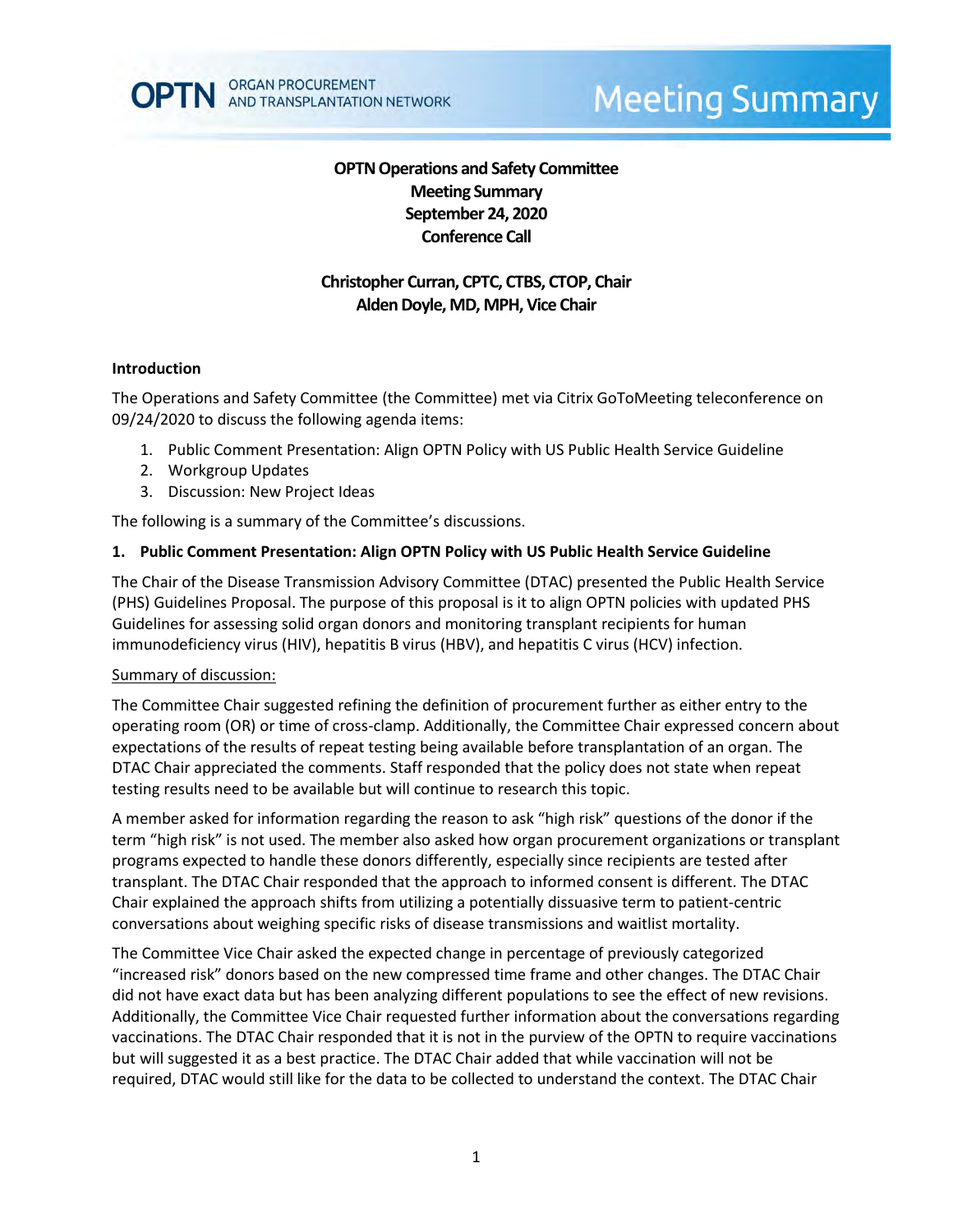explained that possible data collection would add elements for HBV surface antibody levels as well as a vaccinated yes/no element.

Another member asked for clarification on extra vessel labels with regard to recovery date data. The Committee Chair responded that there are ongoing discussions whether recovery data is defined as date of entry to OR for recovery or data of cross clamp.

A member asked for more information regarding the rationale behind universal post-testing of all recipients. Is there some fear that the change in these guidelines will increase disease transmission? The DTAC Chair responded that the safety of this system currently relies on the information provided by next-of-kin which can potentially be unreliable depending on who provides the information. Dropping the time frame from 1 year to 1 month, the DTAC Chair had a number of discussion of the optimal timeframe. Although the data suggested that the safety of one month is acceptable, there was still some concern from the DTAC to provide a system that allows for catching transmissions even after removing risk factors and shortening the timeframe.

Public Comment Sentiment Vote:

Strongly Support- 36% (4), Support – 64% (7), Neutral/Abstain – 0% (0), Oppose – 0% (0), Strongly Oppose 0% (0)

There were no additional comments or questions.

#### Next Steps:

The comments received by the Committee will be synthesized into a formal statement that will be submitted for public comment.

## **2. Workgroup Updates**

The Committee received updates on the Broader Distribution Data Collection and Organ Packaging projects.

## Summary of discussion:

## *Broader Distribution Data Collection Workgroup*

The Workgroup Chair reported that data elements out of the scope of the project include TransNet data, late turndown data, and cost. The next steps include the Workgroup evaluating data, providing input, and providing recommendations.

## *Organ Packaging Workgroup*

During the last Workgroup meeting, a subject matter expert (SME) reviewed thermodynamics and cryobiology as potential contributing factors to organ freezing. The SME suggested that saline, specifically the concentration of saline in a solution, likely contributes to frozen organs. The Workgroup discussed organ procurement organizations' (OPO) packaging protocols and project scope. The Workgroup decided the analyzing policy and possible policy modifications to address variations in organ packaging as well as guidance. Representatives from the OPO Committee have been added to the Workgroup and will join the next meeting to continue packaging protocols and techniques. The project will be presented to the Policy Oversight Committee (POC) on October 14 for feedback.

## **3. Discussion: New Project Ideas**

The Committee reviewed new project ideas that were previously discussed.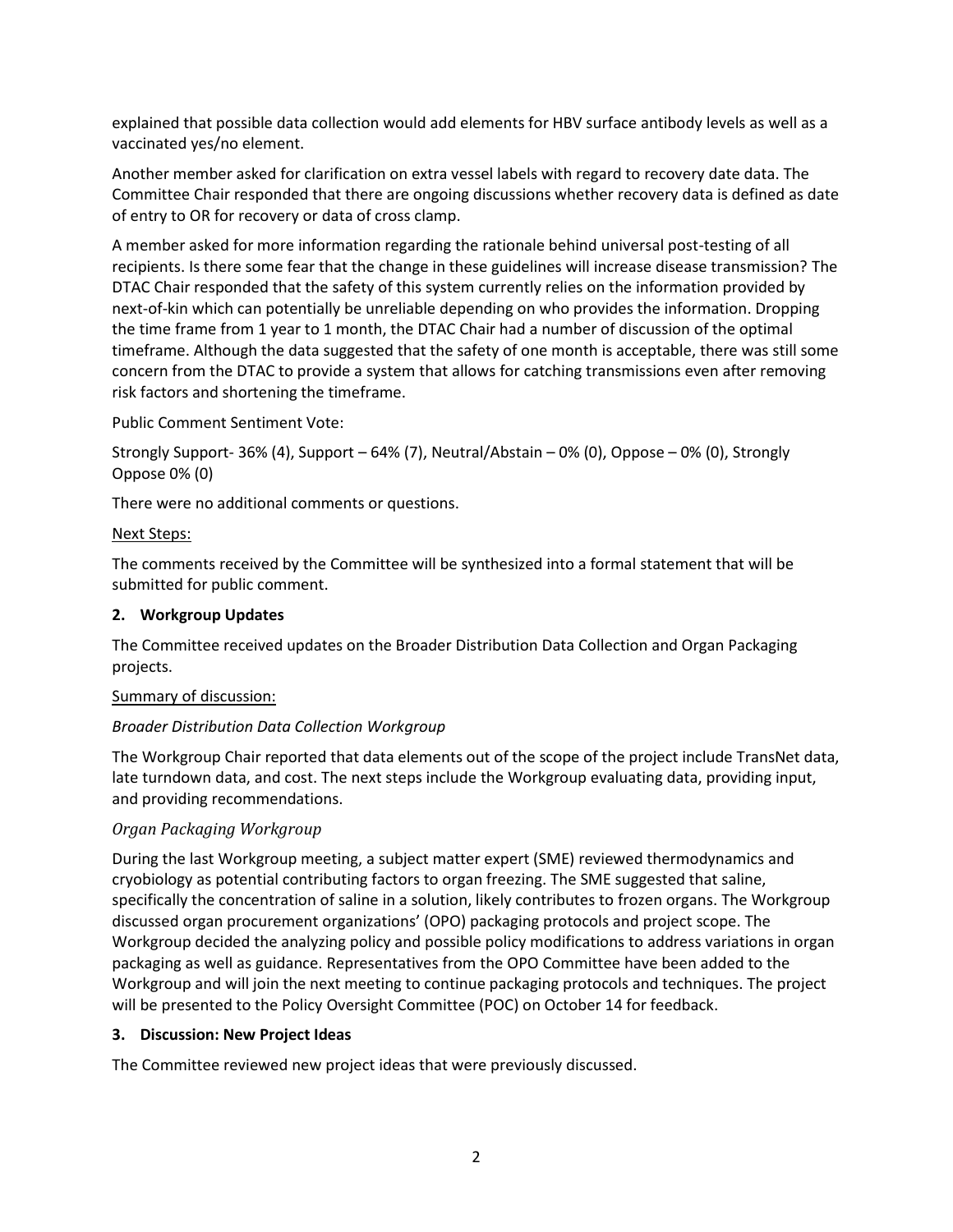## Summary of discussion:

Potential Project Ideas

- Defining data fields specific to donation after cardiac death (DCD)
- Identifying and addressing safety measures that have or may arise during COVID-19
- Analyzing recent policy changes to review their effect on liver discards
- Putting directed deceased donors on the match run to resolve issues such as ABO verification
- **•** Effects of heparin dosage on DCDs
- Kidney discards due to kidney pump issues (cassette failures)

## *Defining data fields specific to DCD*

The Chair stated that more than 20% of donors in the United States are DCD but currently there are no DCD specific data fields in DonorNet.

## *Identifying and addressing safety measures that have or may arise during COVID-19*

The Chair mentioned that there are currently several proposals surrounding donor data collection related to COVID-19 as well data collection for patients in need of transplant due to COVID-19 infection.

## *Analyzing recent policy changes to review their effect on liver discards*

The Chair stated that the project idea regarding liver discards arose from a policy change that enabled transplant programs to accept multiple organs for the same candidate. The Chair added there was data that suggested it led to an increase discard rate of livers. The Chair mentioned that it could be difficult to parse out what is due to broader sharing of liver and what is due to multiple organs being accepted for the same patient. That Chair asked whether other OPTN Committees have had these discussions. Staff responded they will follow up to find if there are any other projects working in relation to this. The Chair suggested reaching out to the Liver Committee to see if there are additional data related to this. A member stated that this issue is not unique to livers, they have also experienced it with kidneys. The member suggested also talking to the Kidney Committee regarding this and any available data. Another member suggested data could be analyzed by looking at the how close to the time of operating room (OR) are organs being declined. The Chair asked if the Broader Distribution Data Collection Workgroup has had conversations with the OPTN Data Advisory Committee (DAC) about their project regarding late turndowns. Staff responded that DAC is sponsoring a Refusal Codes & Late Turndowns Workgroup and will follow up with them for more information.

## *Putting directed deceased donors on the match run to resolve issues such as ABO verification*

The Chair asked if there was data on the number of directed donations where the patient was not on the deceased donor matchrun. Staff will follow up. The Chair thought this would be great for transplant programs to print out the pre-transplant verifications since they do not appear on match runs often. The Chair thinks this is worthy of discussion and further research to understand how big the issue is.

## *Effects of heparin dosage on DCDs*

A member stated that while working with different OPOs, they have experienced variations in when heparin is given as well as dosage variation. The member added that with a continual increase in the amount of DCDs, it would be helpful to understand the effects and potentially create standardization. The Chair asked if this project could be included in the other DCD project idea. The member agreed.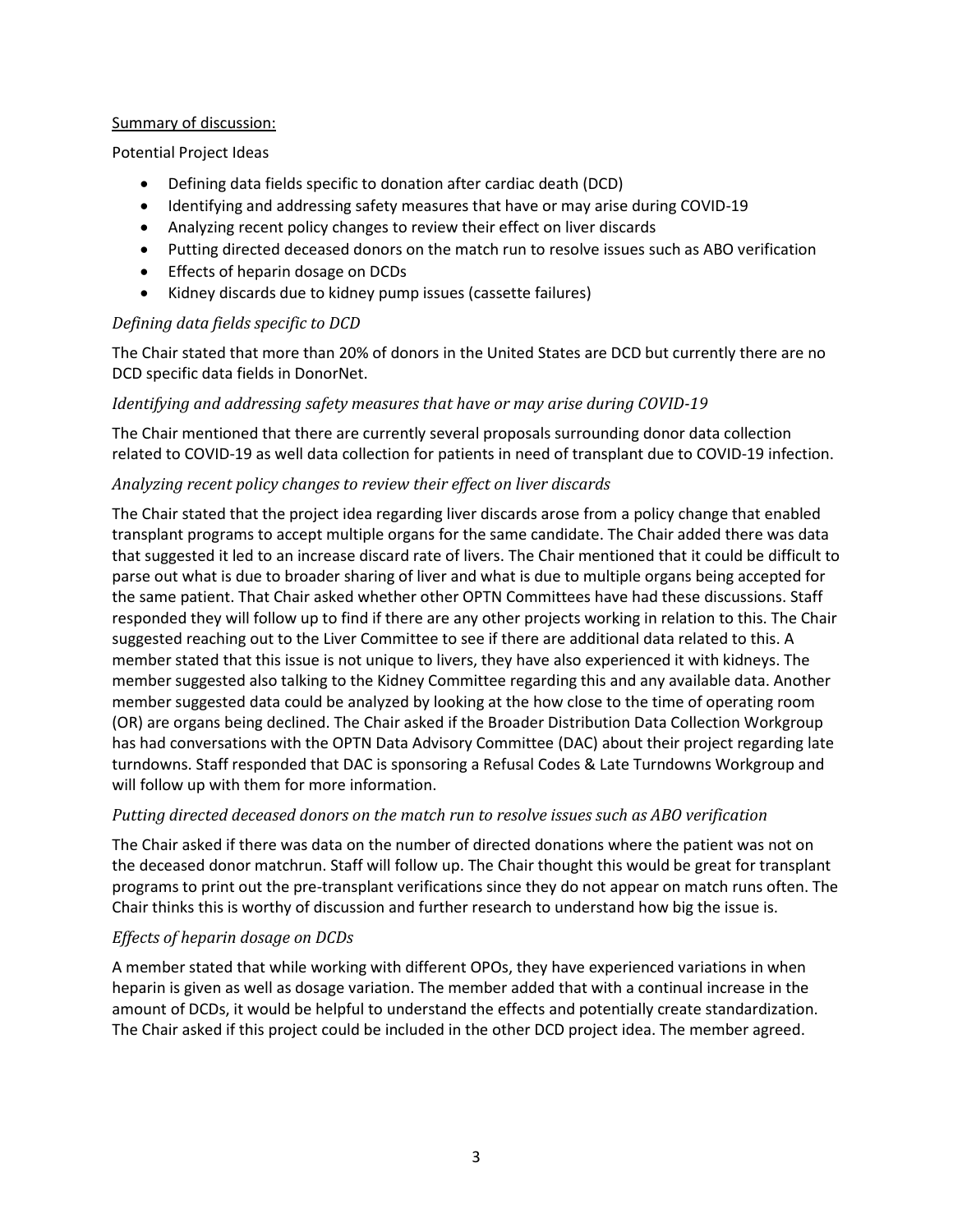## *Kidney discards due to kidney pump issues (cassette failures)*

A member stated that they have experience several kidney discards related to kidney pump cassette failures. The Chair asked if the member has seen the rate of discards related to kidney pump failures decrease since the cassettes have changed. The member believed they have decreased but that assumption is not based on any data. The Vice Chair suggested the Committee could sponsor an educational and guidance project. The OPTN Kidney Transplantation Committee will be contacted to see if they have any efforts related to kidney pump issues.

## Next steps:

The Committee will prioritize the project ideas.

## **Upcoming Meetings**

- October 20, 2020 (teleconference)
- November 19, 2020 (teleconference)
- December 17, 2020 (teleconference)